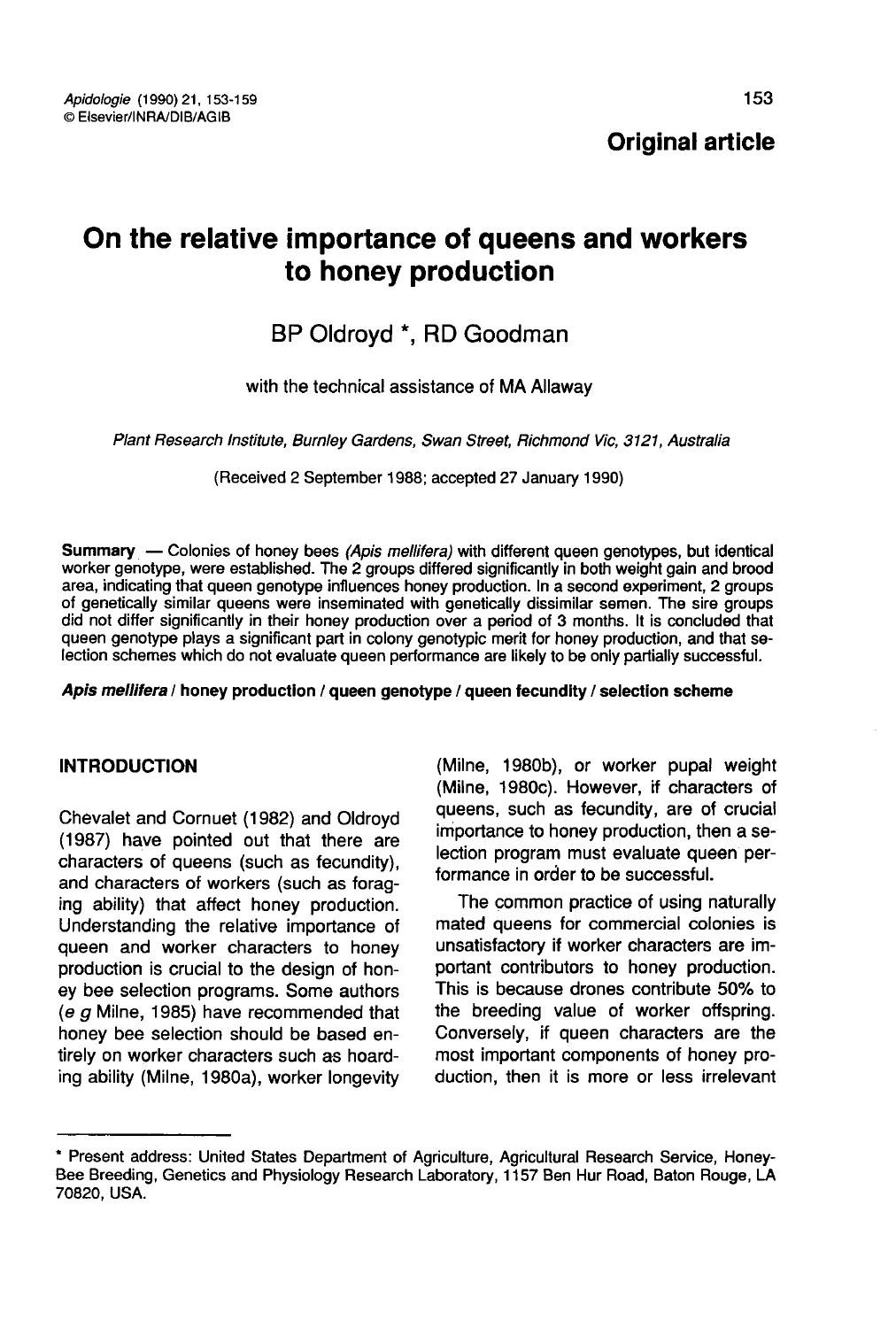with which drones commercial queens are mated.

There are conflicting reports on the relative importance of queen and worker characters to honey production. Soller and Bar-Cohen (1967) computed a very high genetic correlation between brood area and honey yield. Sugden and Furgala (1982); Nelson and Gary (1983), and Szabo (1982) measured significant phenotypic correlations between the 2 characters. These studies suggest a high relative importance of the queen character, fecundity. In contrast, Bar-Cohen et al (1978) showed no significant genetic correlation between honey production and brood area. Oldroyd (1987) suggested that because hybrid queens (which produced more brood than inbred queens in his study) did not produce more honey, that this queen character was relatively unimportant to honey production.

This report describes 2 experiments which shed some light on this problem: a reciprocal cross between 2 lines of bees, and a top cross in which a number of similar queens were mated to different drones.

## MATERIALS AND METHODS

#### The lines

Line A was  $A$  m caucasica and line B was  $A$  m ligustica. The lines were derived from Hawkesbury Agricultural College stock, and inbred by backcrossing, using instrumental insemination. The coefficients of inbreeding for the lines were at least 0.5, and probably much higher depending on the level of inbreeding of the original queens. Lines C, D and E were single drone mothers obtained from different commercial suppliers.

#### Crossing and instrumental insemination

A reciprocal cross was made between lines A and B. This resulted in colonies that were headed by queens of very different genotype, but populated by workers that were genetically very similar. In a second experiment, lines A and B were each top crossed to lines C, D and E. The top cross resulted in colonies headed by genetically similar queens, but populated by genetically dissimilar workers. For both experiments, queens were raised by the methods of Laidlaw (1979). While it was not possible to raise all the virgins for each experiment at the same time and in the same hive, they were raised in the same season under homogeneous conditions of hive strength and food supply. Queens of different lines were always raised and inseminated in each batch, so there were no common environmental effects for any particular genotype.

Queens were artificially inseminated according to the method of Mackensen and Ruttner (1976). For the inseminations, approximately 50 μl of semen was collected from several hundred .<br>drones derived from a single drone mother. This semen was then run out on a clean glass slide, mixed with the insemination syringe tip, and then taken back into the syringe. This procedure results in mixed spermatozoa (Moritz, 1983; Laidlaw and Page, 1984; Page et al, 1984), and because the drones were taken from colonies headed by purebred queens, should have resulted in colonies of workers that were almost genetically uniform. The procedure makes reciprocal matings of honey bee stocks comparable, in the same way as reciprocal matings between diploid organisms are comparable (Laidlaw and Page, 1987).

#### Experimental procedures

After all inseminations had been completed, and the queens were established, the nuclei were standardized with respect to bees, brood and provisions, and then transferred to standard Langstroth hive equipment. The colonies were moved to several sites over the next 10 months,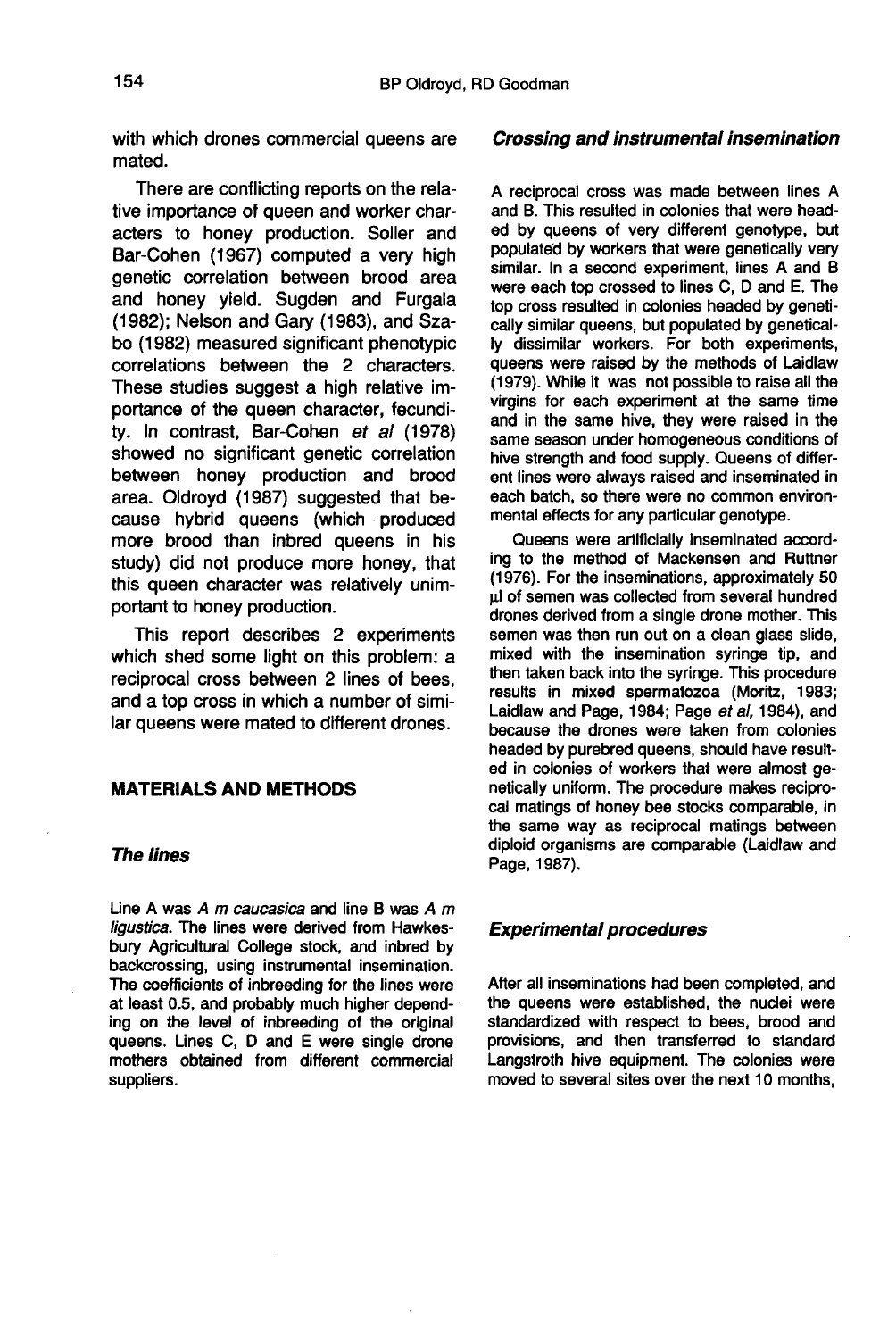Table I. Mean colony weight gains (kg) for various honey flows in the reciprocal trial, an estimate of the effect of the direction of mating, the phenotypic correlation between brood area for that day, and spring colony weight gain. \* Significantly different at the 5% level, as determined from a one-way analysis of variance.

| Weight gains           |    |                              |            |               |                       |                           |
|------------------------|----|------------------------------|------------|---------------|-----------------------|---------------------------|
| Date of<br>measurement |    | Predominant<br>nectar source | Queen<br>Α | genotype<br>в | Reciprocal.<br>effect | Phenotypic<br>correlation |
|                        |    |                              | $(n = 6)$  | $(n=5)$       |                       |                           |
| 1987                   |    |                              |            |               |                       |                           |
| March                  | 11 | E obliqua                    | 1.3        | 2.7           | $-1.4$                | 0.43                      |
|                        | 16 |                              | 0.8        | 1.0           | $-0.2$                | 0.16                      |
|                        | 25 |                              | 1.3        | 0.3           | 1.0                   | 0.32                      |
| April                  | 4  | Nil                          | $-0.2$     | $-0.3$        | 0.1                   | $-0.26$                   |
| May                    | 5  |                              | $-1.2$     | $-0.7$        | $-0.5$                | 0.08                      |
| August                 | 21 | Sugar feed                   | $-3.5$     | $-4.4$        | 0.9                   | 0.08                      |
| September              | 23 | E gracalis                   | 1.8        | 1.6           | 0.2                   | 0.42                      |
| October                | 14 |                              | 7.0        | 10.6          | $-3.6$                | 0.59                      |
|                        | 28 | E incrassata                 | 11.6       | 7.1           | $4.5^*$               | 0.46                      |
| November               | 10 |                              | 11.4       | 3.7           | $7.7^*$               | 0.20                      |
|                        | 30 | E socialis                   | 11.7       | 4.1           | $7.6^*$               | 0.54                      |

and foraged from various plant species (table I). The reciprocal cross trial was established on 27 February 1987 at Gembrook in southern Victoria. The colonies were overwintered at Knoxfield near Melbourne, and worked spring honey flows at Hattah in northwest Victoria. The top cross colonies worked the Hattah site only. Both experiments were terminated on 30 November 1987.

Brood area and colony weight were measured approximately fortnightly during honey flows. Colony weight gain was used as an index of honey yield (McLellan, 1977). Brood areas (areas of brood cells containing eggs, larvae or a 25 mm wire mesh grid on each comb and then counting the squares and parts of squares that covered brood.

Apart from adding honey supers or removing honey as required, and feeding 0.5 g of oxytetracycline as a preventative for European brood disease on 2 September 1987, the colonies were not managed in any way. Where supers were added or honey removed, appropriate corrections were made to colony weight gain data.

#### RESULTS

## Experiment 1 - a top cross

The mean colony weight gains, for each genotype are given in table II. Analysis of variance was used to test the null hypothesis that there was no sire effect on honey production for the entire season. No effect could be detected  $(P > 0.1)$ , indicating that worker genotype differences had no detectable influence on honey production.

#### Experiment 2 - a reciprocal cross

Figure 1 is a plot of the mean brood area of the 2 queen genotypes, with the 5% least significant difference value computed from a repeated measures analysis of variance, at each measurement. Overall, line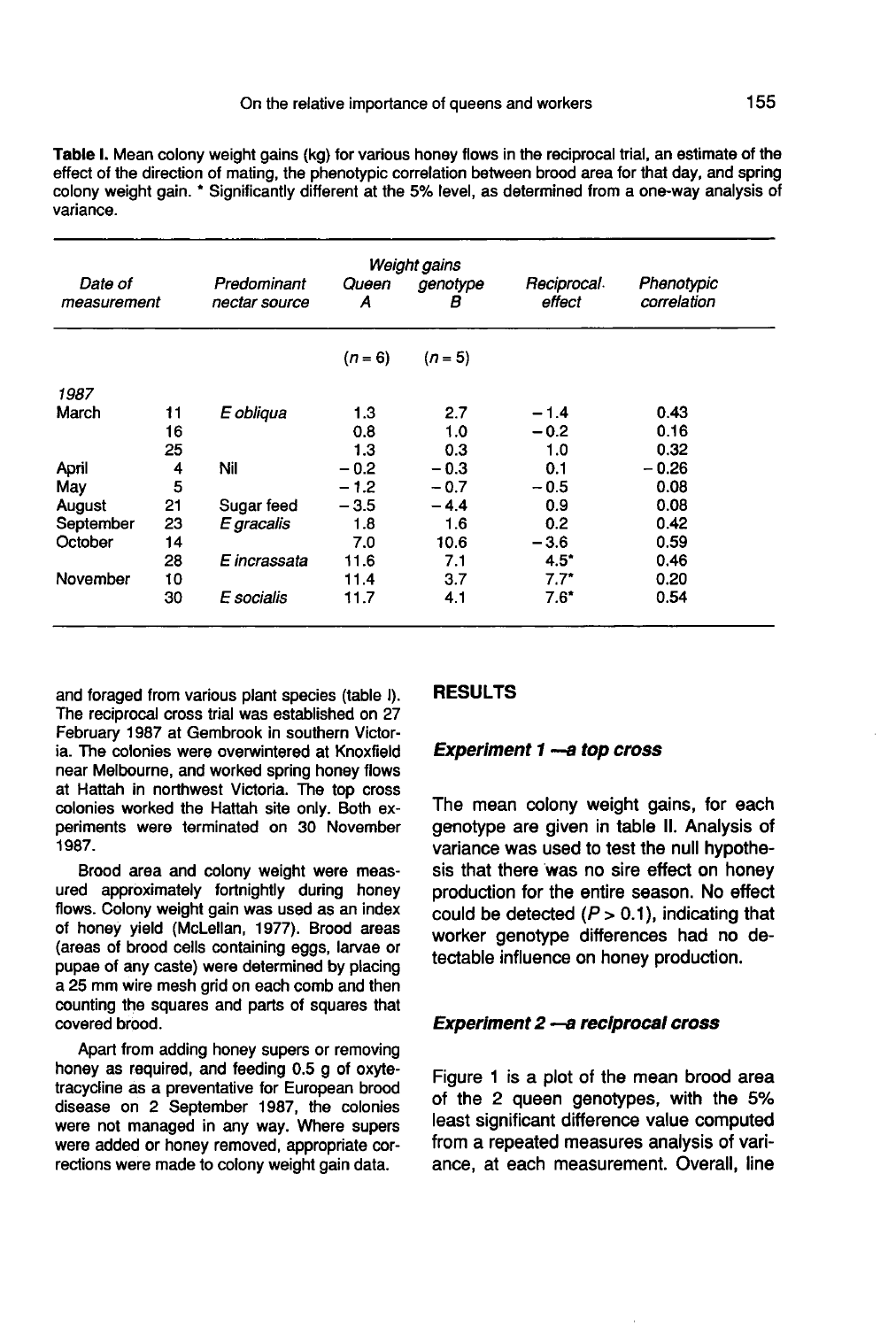| Queen line |                    | Drone line         |                    |
|------------|--------------------|--------------------|--------------------|
| А          | $51.8 \pm 6.5$ (2) | $64.5 \pm 6.5$ (2) | $58.6 \pm 5.3$ (3) |
| в          | $\bullet$          | $62.2 \pm 5.3$ (3) | $65.8 \pm 6.5$ (2) |

Table II. Mean colony weight gains in kg  $\pm$  se (n) of the top cross colonies from September 1987 to November 1987. \* Only 1 queen of this genotype survived winter.

A queens maintained a significantly larger brood nest than line B queens  $(P = 0.019)$ . The difference was particularly large during the heavy honey flows from Eucalyptus incrassata and  $E$  socialis. During this same period, there were large reciprocal effects detectable for colony weight gain (table I).

The phenotypic correlations between brood area and colony weight gain for the main honey flows between 23 September 1987 and 30 November 1987 were computed for each brood measurement. These correlations are presented in table I. Due

to the loss of 3 queens towards the end of the experiment, these correlations are based on 8 observations. None of these correlations are significant at the 5% level.

#### **DISCUSSION**

The reciprocal cross experiment assumes that worker genotype was identical across queen groups. The strength of this assumption is dependent on the level of mixing of spermatozoa in the spermathecae of queens, and whether any maternally trans-



Fig 1. Mean brood areas (25 cm<sup>2</sup> units) of 2 queen genotypes. The vertical bars are the 5% LSDs for the corresponding difference in measurements.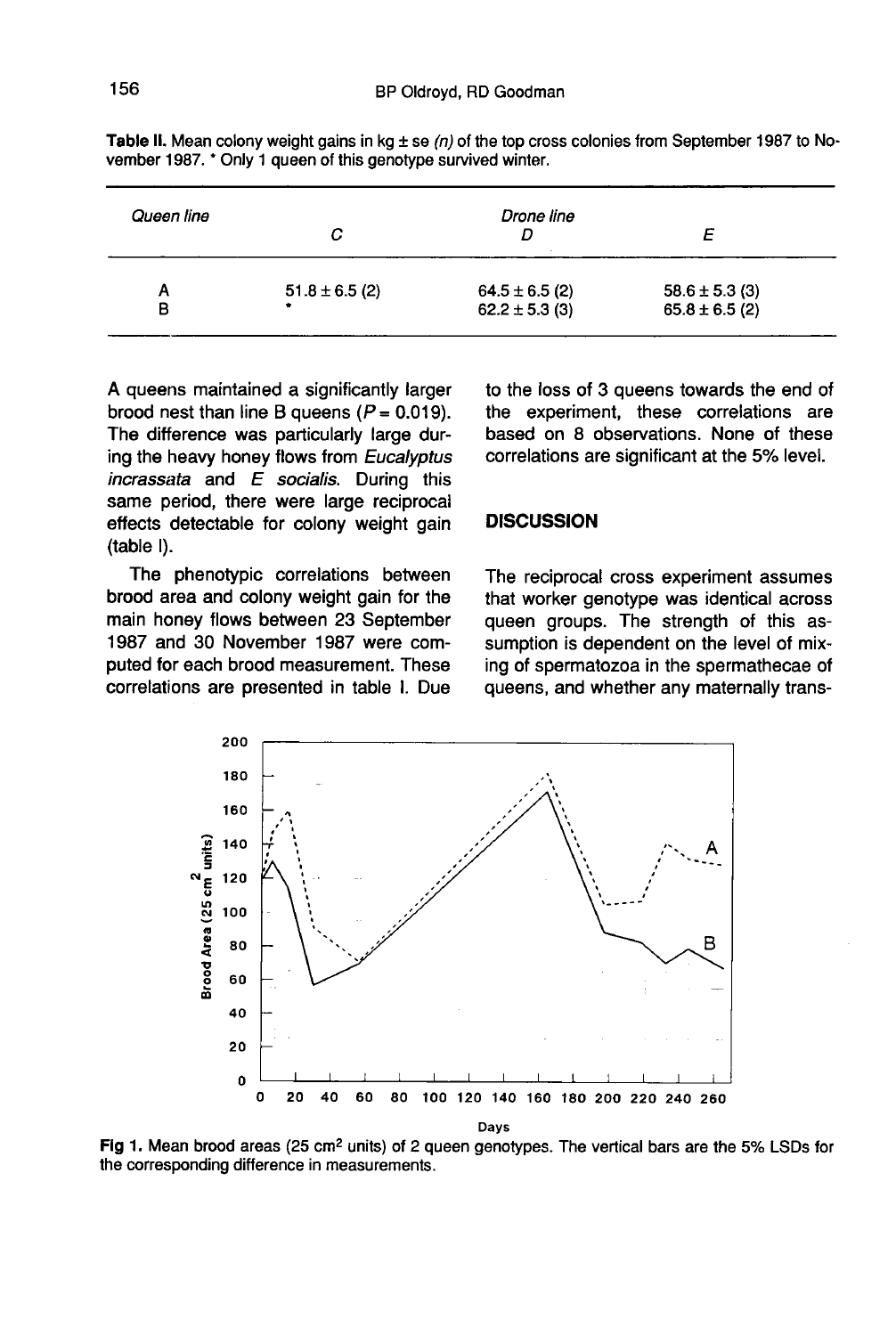mitted cytoplasmic factors affected worker performance. Physical mixing of the semen, and the time elapsed between insemination and measurements (about 10 months for the spring honey flows) should have resulted in spermatozoa that were homogeneously mixed (Page et al, 1984). Differences between the efficiency of mitochondria and other maternally inherited factors might have affected worker perfor mance. However, these effects are probably small relative to genomic variation.

In the reciprocal cross, Line A queens maintained a larger brood nest than line B queens for all of the season. During periods when nectar was freely available (days 0-25 and 220-260), this superiority was statistically significant (figure 1). During the spring honey flows at the Hattah site, colony weight gain was significantly larger in the colonies headed by line A queens. Thus, we have demonstrated that queen genotype can affect honey production.

It is likely that one means by which queen genotype affects honey production is via genetic variability for fecundity. The lack of significant phenotypic correlations between brood area and honey production in these experiments is probably due to the low replication. However, this lack of correlation may also indicate that fecundity is not the only queen character that affects honey production. Queens produce phero mones which influence worker behavior (Free, 1987). Nelson and Gary (1983) found that queens differ markedly in their attractiveness to worker bees (presumably due to variation in pheromone production), but that this variability was not correlated with honey production. However, it is not inconceivable that a proportion of the queen effects observed in this experiment were due to pheromones.

Oldroyd (1987) concluded that fecundity was a minor component of honey production under south east Australian condi-

tions, and the queen characters were less important than worker characters to honey production because hybrid queens that produced more brood did not produce more honey. Our present data are similar in that we cannot show a direct relationship between brood area and weight gain, as has been demonstrated by Szabo (1982) and Nelson and Gary (1983) in north America. This is probably because the appropriate size of brood nest to maximize honey production, in the variable Australian environment, differs through out the year (Oldroyd and Goodman, 1988).

The top cross experiment was unable to show any effect of drone genotype on honey production. This is in contrast with the results of Oldroyd et al (1985), who demonstrated substantial worker heterosis in certain rare crosses between lines. In the preparation of the colonies for the top cross experiment, a large number of overwintering queens were lost, substantially reducing the level of replication. Although the null hypothesis (that drone genotype is irrelevant to colony weight gain) cannot be rejected from the data presented here, it would be unreasonable to conclude that worker genotype is entirely irrelevant to honey production.

The reciprocal cross experiment has consequences for the design of future bee breeding programs. The importance of queen characters to honey production has been demonstrated, and would indicate that any selection program that completely ignored queen characters, as proposed by Milne (1985), would be only partially successful.

Although no significant phenotypic correlation between brood area and honey production could be demonstrated, both characters differed significantly between the 2 lines during honey flows. This suggests that queens with high fecundity can improve production. Oldroyd and Good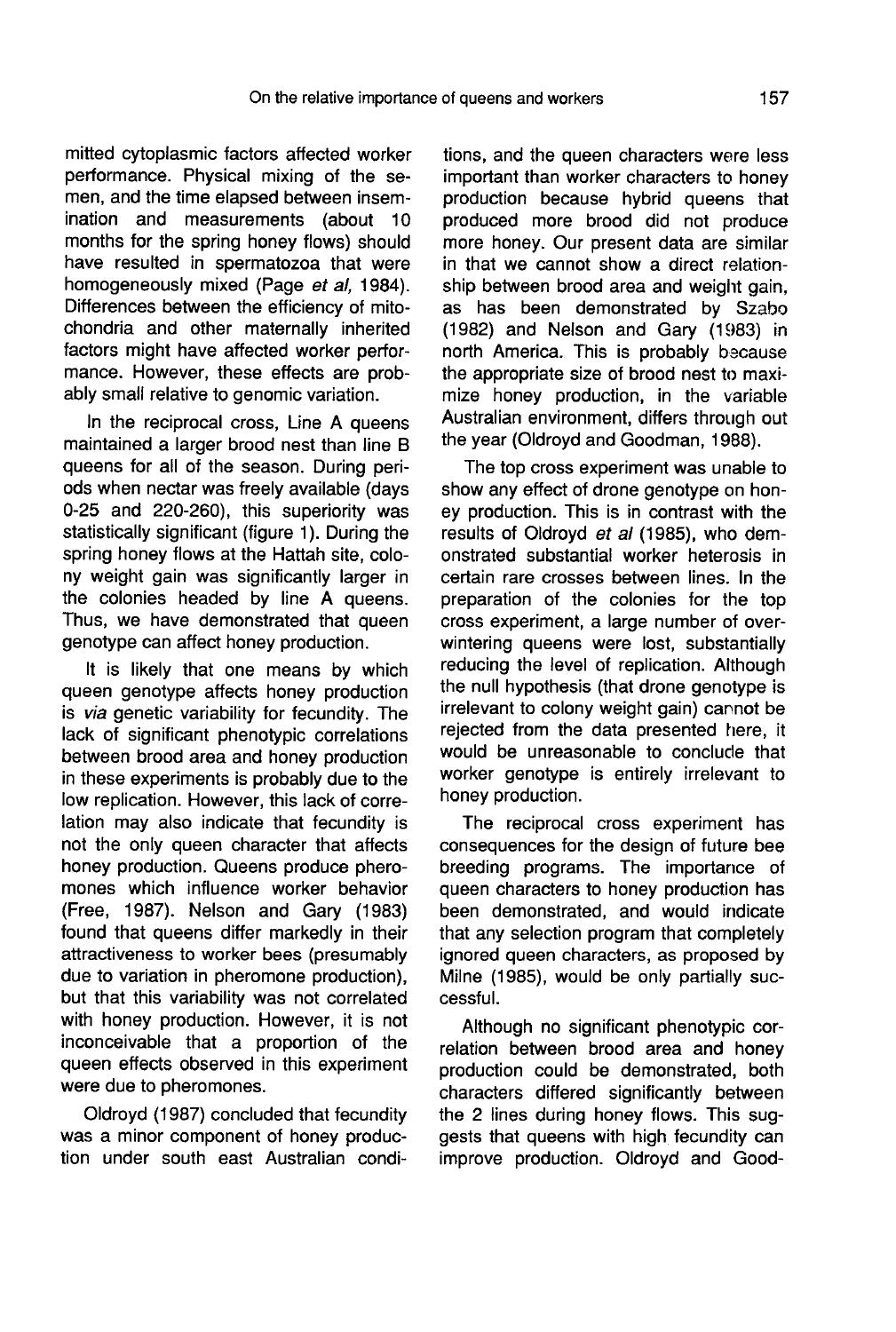man (1988) showed that hybrid queens maintain larger brood nests than inbred queens. Thus, the use of hybrid queens may be one means of improving honey yield.

## **CONCLUSION**

We conclude that both worker and queen characters are important components of honey production. Their relative importance remains somewhat unclear. The conclusive experiment, which remains to be done, would be a large scale highly replicated top cross. However, since the genotype of the drones with which commercial queens mate does not influence queen characters, shown here to be important to honey yield, and because no sire effects could be demonstrated in the top cross experiment, we may deduce that natural mating with more or less uncontrolled populations of drones may not substantially detract from the honey producing potential of commercial queens, which have been produced from dams of high breeding value.

## ACKNOWLEDGMENTS

This work was supported by the Australian Honey Research Council. As always, thanks go to Bob McDonald for advice on honeyflows. Dr Ken Russell helped with the statistics.

Résumé — Importance relative de la reine et des ouvrières dans la production de miel. Deux groupes de reines génétiquement semblables ont été inséminées avec du sperme provenant de 3 groupes de mâles génétiquement dissemblables pour obtenir un top-cross. Le gain de poids de la colonie a été mesuré au cours d'une miellée de printemps. Les groupes de père différent ont présenté le même gain de poids (tableau II).

Dans une seconde expérience, 2 lignées ont été croisées réciproquement, ce qui a donné 2 groupes de colonies composées de reines génétiquement différentes mais d'ouvrières génétiquement semblables. Les colonies ont été placées en divers endroits durant les 10 mois suivants. La surface de couvain et le gain de poids ont été mesurés environ tous les 15 jours pendant les miellées. La figure 1 montre que la surface moyenne de couvain n'est pas la même pour les 2 groupes de reines. Au cours de la principale miellée de printemps, les 2 groupes issus de reines différentes ont présenté un gain de poids significativement différent (tableau I). Il n'y a, pour aucune des mesures, de corrélation phénotypique significative entre la surface de couvain et le gain de poids de la colonie au cours de la miellée de printemps (tableau I). Ces expériences montrent que le génotype de la reine influence la production de miel et, donc, que tout programme de sélection ne tenant pas compte des caractères de la reine ne réussira que partiellement.

Zusammenfassung — Über die relative Bedeutung von Königin und Arbeitsbienen für die Honigproduktion. Zwei Gruppen genetisch ähnlicher Königinnen wur-<br>den mit Samen von drei Gruppen drei Gruppen genetisch unähnlicher Drohnen besamt, um eine Top-Kreuzung zu erzielen. Die Gewichtszunahmen der Völker wurden in einer Frühjahrstracht gemessen. Die Gruppen verschiedener väterlicher Abstammung unterschieden sich nicht in der Gewichtszunahme (Tabelle I). In einem zweiten Experiment wurde zwischen zwei Linien eine reziproke Kreuzung durch-<br>aeführt. Dadurch entstanden zwei entstanden Völkergruppen mit genetisch unähnlichen Königinnen, aber mit genetisch ähnlichen